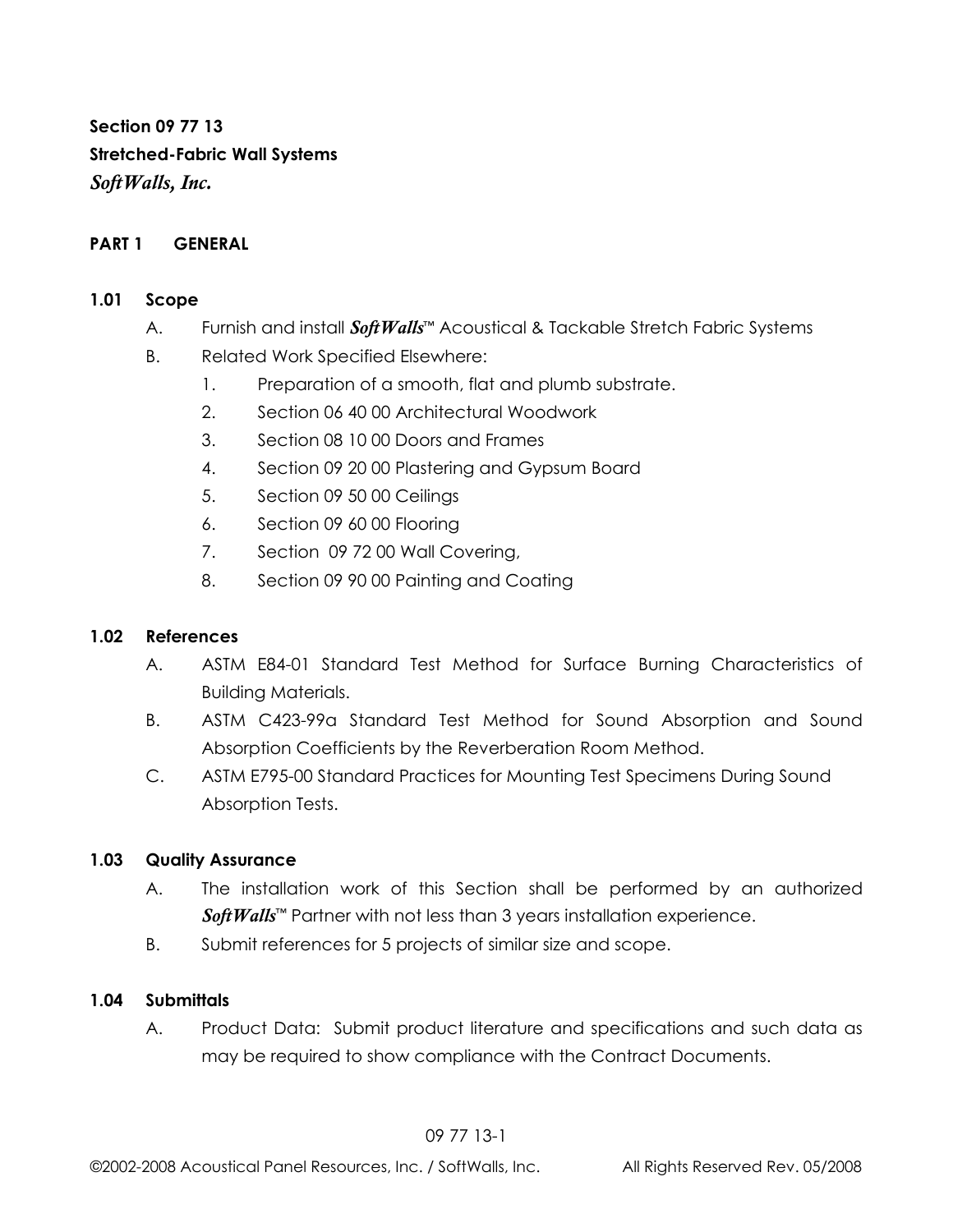- B. Shop Drawings: Submit scaled drawings identifying panel sizes, panel layouts, track profiles, subsurface core material, fabric and cut details.
- C. Submit samples of track system, subsurface core material and fabrics for approval.
- D. Submit in writing to the Owner, through the Architect, Installation Partner certification.
- E. Submit Installation Partners' Five (5) Year Limited Warranty against defects in materials and workmanship.
- F. Installation Partner shall submit a list of at least 5 projects that are of similar scope and size. List must include description, project name and contact.

## **1.05 Product Handling**

- A. Store all materials off the ground and protected from dirt and dust of construction.
- B. Handle materials in a manner that will protect them from damage and soiling.

## **PART 2 PRODUCTS**

## **2.01 Manufacturers:**

A. Acoustical or Tackable Stretched Fabric Panel Systems:

 *SoftWalls*™**, Inc. 7620-D Rickenbacker Dr. Gaithersburg, MD 20879 Voice: (866) 440-6702 (301) 212-9880 Fax: (301)-384-9629 Email: info@softwalls.com Website: www.softwalls.com**

B.Substitutions: No substitutions permitted.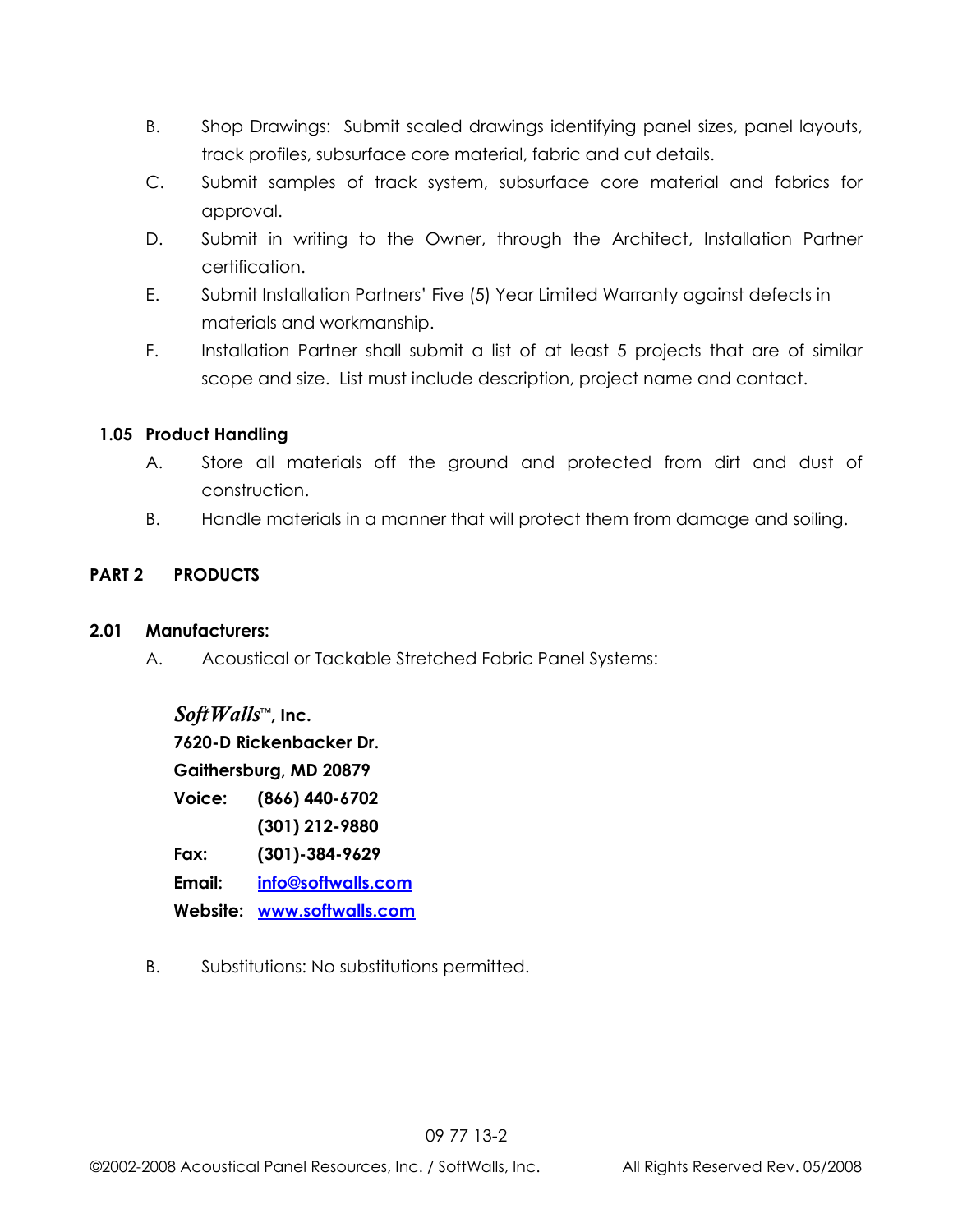## **2.02 Materials:**

- A. Acoustical or Tackable Stretched Fabric Panel Systems:
	- 1. FRAMEWORK:Rigid vinyl with clamping jaws, one piece section: (Select correct thickness below, eliminate others not used).
		- a. **SIZE:** ½", ¾", 1", 2" projection profile fire retardant system.
		- b. **EDGE PROFILE:** SQUARE, BEVEL, RADIUS OR REVEAL
	- 2. Core Material:
		- a. **ACOUSTICAL:** 
			- i.AcoustiCotton®: ½", ¾", 1" or custom thickness semi-rigid subsurface, sustainable and recyclable cotton/polyester blend.
			- ii. Fiberglass: ½", ¾", 1", 2" or custom thickness rigid or semirigid subsurface.
			- iii. Fiberglass: Tackable/High Impact ½", ¾", 1", 2" or custom thickness rigid with ⅛" thick layer of compressed molded fiberglass board with a density of 16 to 18 lb/cu. ft. laminated to a 6 lb/cu. ft. rigid fiberglass board.

# b. **TACKABLE:**

- i.Homasote N.C.F.R. ½" sustainable and recyclable wood fiber.
- ii. Privacy Guard Max " & ½".
- iii. Micore FR.**, ⅜**", ½", ¾", 1", 2" thick & custom.

# c. **REFLECTIVE:**

- i. Medium Density-MDF Board.
- ii. Plywood-FR plywood.

# d. **ACOUSTICAL & TACKABLE:**

 i. Combination subsurface (core material). Part Acoustic and part Tackable.

# 3. Fabric:

- a. Shall be approved by the Installation Partner for suitability.
- b. The Architect (for the Owner) shall submit the following information concerning the fabric to the Installation Partner.
	- i. Fabric Manufacturer.
	- ii. Width of Fabric.
	- iii. Fabric Contents

# 09 77 13-3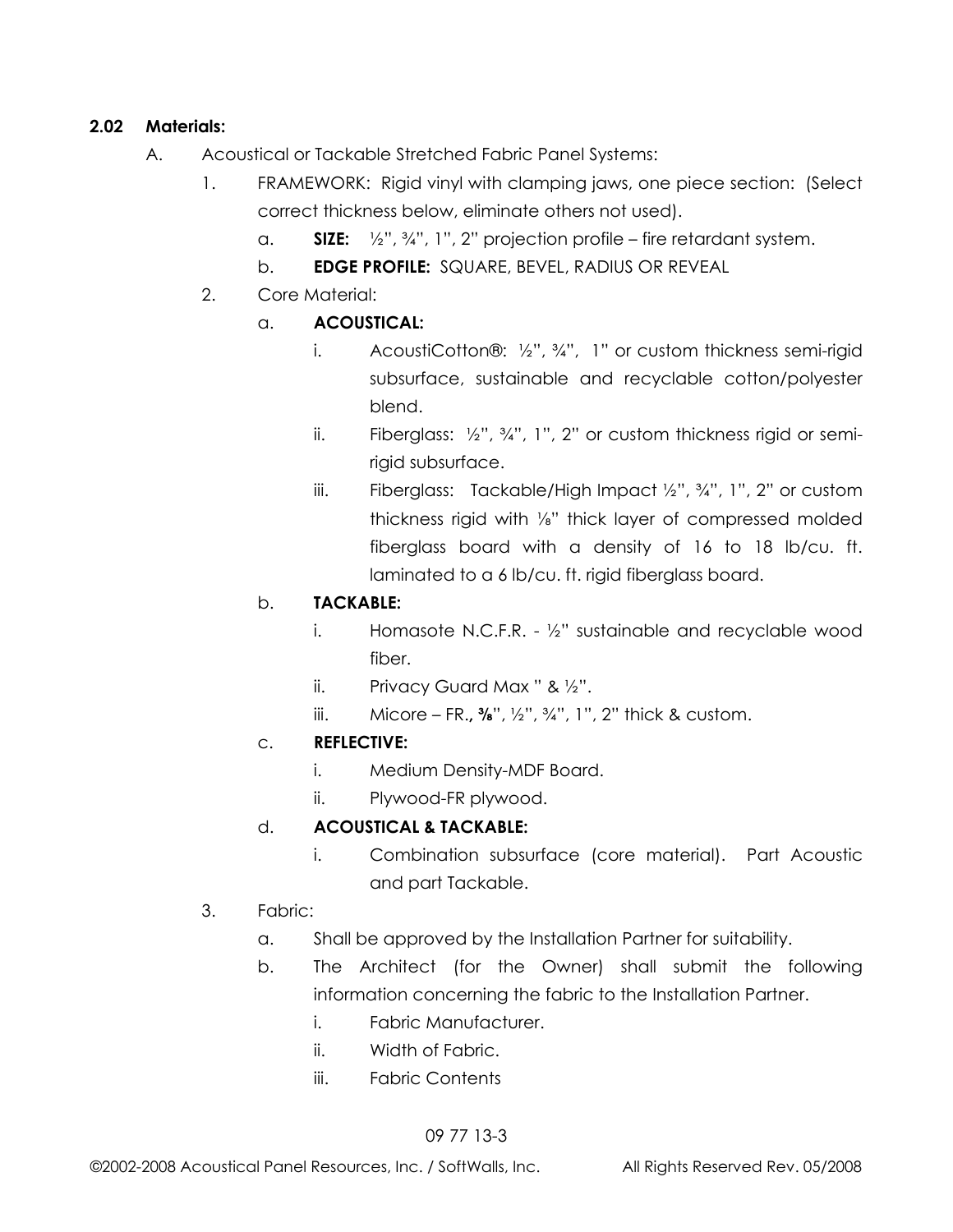- iv. Style Number.
- v. Pattern Number.
- vi. Color.
- vii. Flame Retardant.
- viii. Sample of Fabric (at least 12" x 12") for approval by the Installation Partner.
- c. (Eliminate one of the following two lines).
	- i. The fabric is to be supplied by the owner or architect.
	- ii. The fabric is to be supplied by the Installation Dealer.

## **PART 3 EXECUTION**

## **3.01 Existing Conditions**

- A. Examine the condition of the substrate and the conditions under which the work of the Section is to be performed. Notify the General Contractor or Architect, in writing, of any unsatisfactory conditions. DO NOT proceed with the work until all unsatisfactory conditions have been corrected in a manner satisfactory to the Installation Partner.
- B. DO NOT install Acoustical or Tackable Stretch Fabric System in any space until:
	- 1. The space is enclosed and is weather tight.
	- 2. All wet work has been completed and is dry.
	- 3. Painting is completed and surfaces are dry.
	- 4. Flooring and bases are installed and completed.
	- 5. All adjacent and related work of other trades has been completed including in part Architectural Woodwork, Masonry, Doors and Frames, Hardware, Gypsum Drywall, Plastering, Ceilings and Ceiling Grid, Electrical and Plumbing work.
	- 6. Ambient temperature and humidity are continuously maintained at values indicated for the final acceptance of the building or occupancy of the space.

## **3.02 Installation**

A. Field measure each area which is to receive Acoustical or Tackable Stretch Fabric System to establish the exact layout as shown on the elevations.